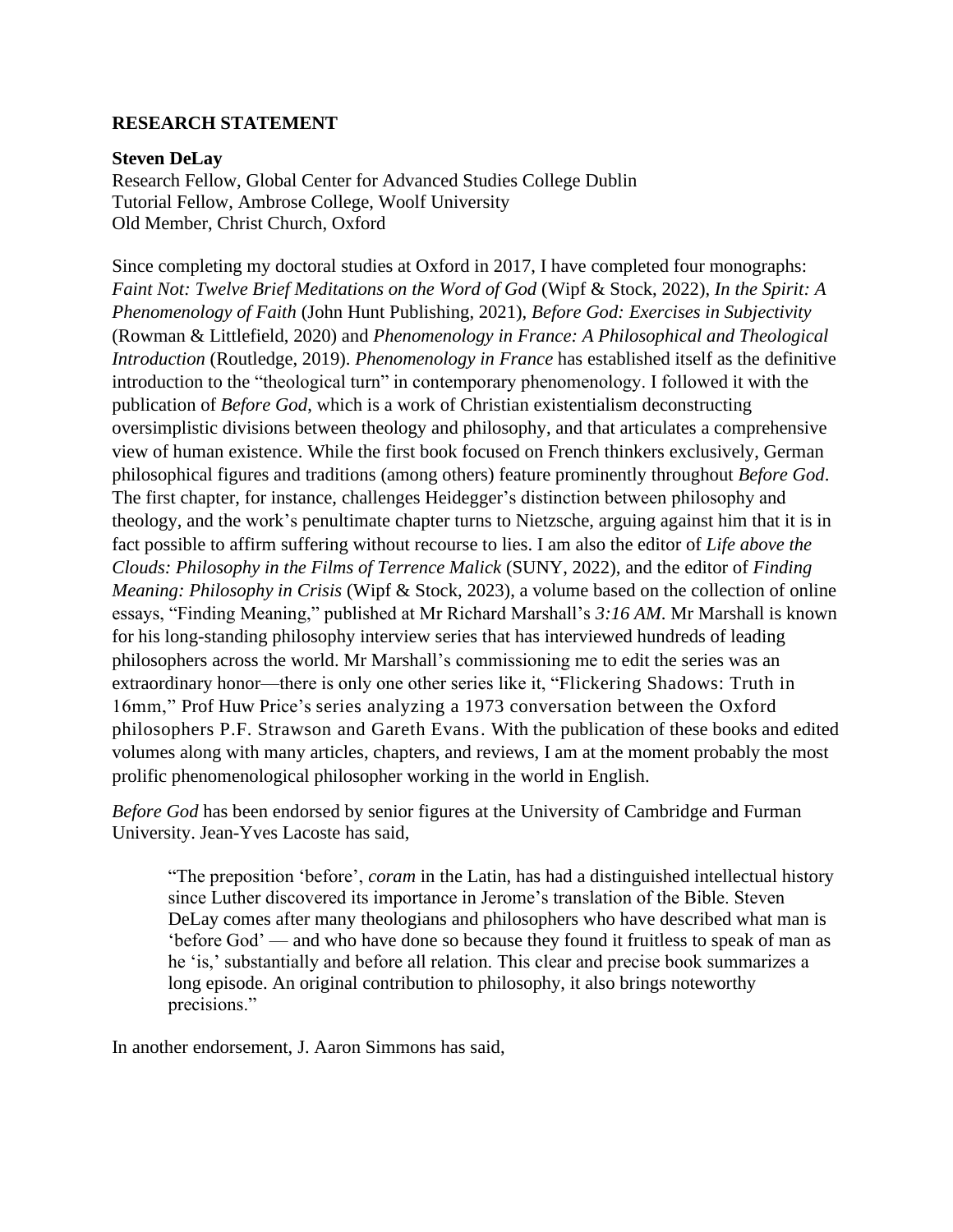"Henry David Thoreau once wrote that 'there are nowadays professors of philosophy, but no philosophers.' … Steven DeLay is a striking and exciting counter to this trend. In the very best sense of the term: DeLay is a *philosopher* in that he is devoted to a life in which he sees his task as in line with Thoreau's description: 'to love wisdom and to live according to its dictates.' … Far from simply being a book 'about' philosophers and theologians, *Before God* itself stands as an 'exercise' in thinking and living well."

In his review in *Phenomenological Reviews*, Walter Hopp has said,

"DeLay certainly has a 'zeal for wisdom', and his book is, ultimately, about how to identify and obtain the 'supreme good'. The short answer lies in the title: we should live our lives 'before God'. The long answer can only be acquired by reading the book. For what DeLay offers is a series of powerfully written and insightful reflections on what a life lived before God looks like for the one who lives it […] It is a work of immense wisdom, compelling arguments, and rich phenomenological descriptions. It is, finally, a refreshing reminder of what draws most of us to philosophy in the first place: to grapple with ultimate questions of human existence, with clarity of thought and expression, and without methodological evasions."

In his review in New Blackfriars, John D. O'Connor has said,

"*Before God* is a richly insightful, frequently opinionated, and sometimes idiosyncratic book well worth the effort. This is philosophically-inspired discussion at the service of spiritual growth, enrichment, and conversion. It is a book I recommend and will very happily return to."

*Before God* was anticipated in the phenomenology community, as it is my first research monograph following on *Phenomenology in France*. Drawing on the history of philosophy in order to deconstruct traditional divisions between theology and philosophy in the name of a phenomenological approach that describes the contours of lived existence, *Before God* is a significant addition to my academic profile. It showed that my work is relevant to philosophers and theologians working in many traditions and specialties. While *Phenomenology in France* at this point is better known, I think *Before God* will ultimately prove to be the more important of the two. It is the work where I develop a view of my own, and philosophize freely, whereas the first book was largely exegetical. A paperback is due out in 2021.

*Phenomenology in France* has received international attention. Claudio Tarditi in his review wrote,

"[I]n DeLay's book there is much more than what can be summarized in a review … it develops a fundamental argument about the fruitfulness of a radical reassessment of the relation between philosophy and theology for the phenomenological reflection that is still to come."

The editors at *Phenomenological Reviews* then selected the book to inaugurate a new series at the journal wherein authors respond to their reviewers.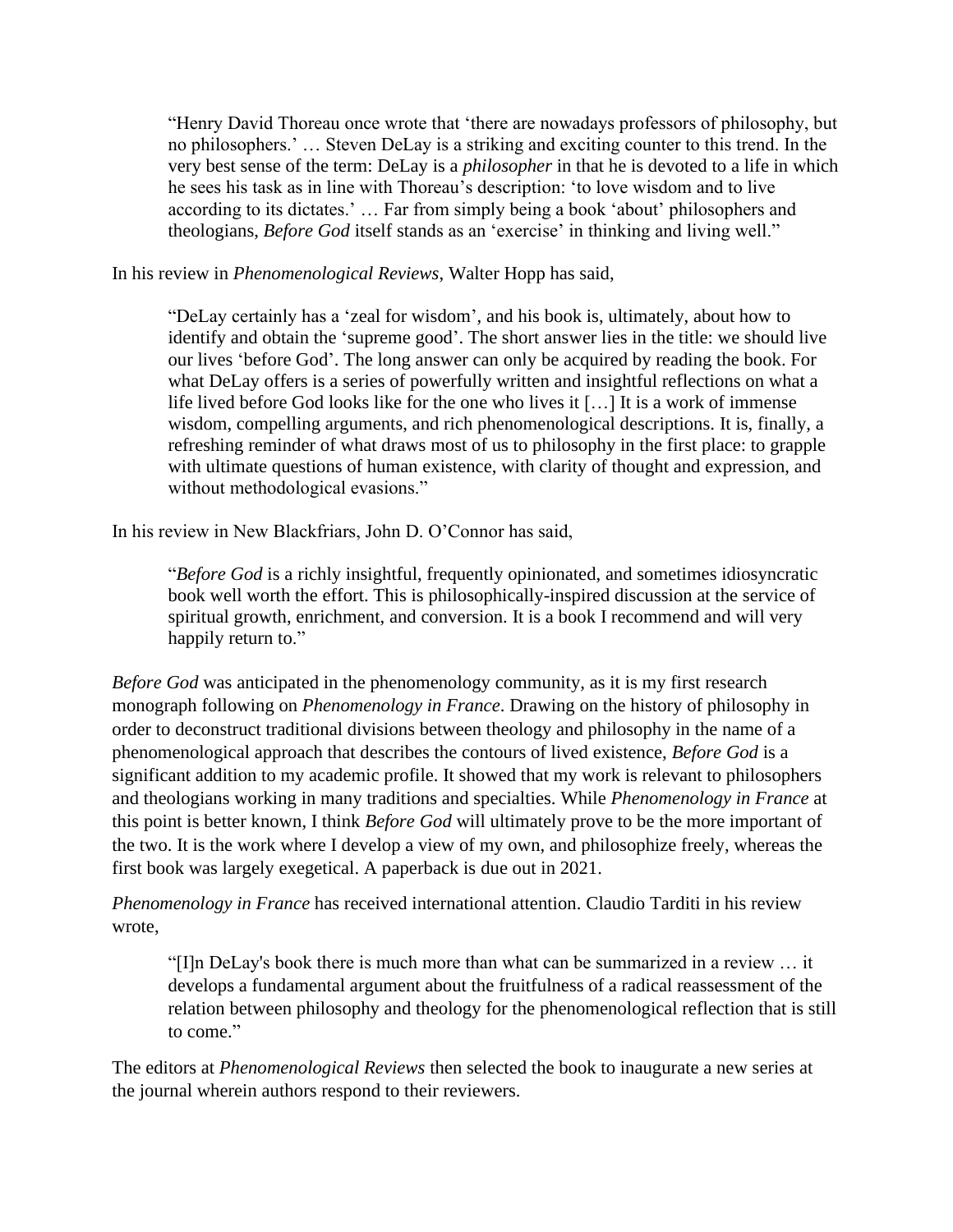It was also selected for review in the inaugural issue of the *Journal for Continental Philosophy of Religion*, where the reviewer William L. Connelly said,

"In treating these authors and these subjects DeLay provides clear relief of the established phenomenological tradition coming from Husserl and Heidegger, thereby granting the text a remarkable unity despite covering such a wide range of distinct figures and topics … DeLay's text balances two competing aims, the first in addressing the need for more commentary on those figures most productively interrogating the legacy of Heidegger and Husserl, and secondly, to introduce the texts in their own terms, and in their own styles, so that readers can enter into their own distinctive world … In total, we find a noteworthy contribution on two fronts: a compellingly clear account of intellectual history, and a unique contribution to the ongoing work of phenomenology itself."

Despite disagreeing philosophically with the material introduced in the text, respected figures as François Raffoul have recognized the book's scholarly importance:

"[T]he book is a well-written and provocative work, which makes for a lively reading and which gives much to think."

The monograph received endorsements from eminent phenomenologists in Paris. For instance, Claude Romano at the Sorbonne has said,

"Steven DeLay offers a very careful and complete overview of French phenomenology from the 1980s to the present. He shows that - far from being concerned only with parochial issues - this phenomenology is an original and valuable contribution to philosophy in general*.*"

Jean-Yves Lacoste has said,

"Steven DeLay is the heir of a long and distinguished history, and he lives in an academic world where many distinguished scholars have been influenced by their French colleagues. His book was well needed: after many original contributions to phenomenology in the wake of the French reception of Husserl and Heidegger, there was room left for a comprehensive introduction to French figures who have done something to keep phenomenology alive and creative. DeLay has provided Anglophone readers with such an introduction. He has done it thoroughly. And his is the work of a historian of philosophy who is also a promising philosopher in his own right."

Finally, in his endorsement of the book, Emmanuel Falque wrote that it

"Must be put in all hands, not only for what it gives to understand, but also for what it gives to think. Every philosophy has a present and a future, and it is all the merit of this introduction to really demonstrate it."

*Phenomenology in France* has become the definitive introduction to the "theological turn" in phenomenology. It also set the conceptual itinerary for my second monograph, which begins with a critical assessment of Heidegger's understanding of the relation between theology and philosophy. If I try to produce work that is creative and original, that is because writing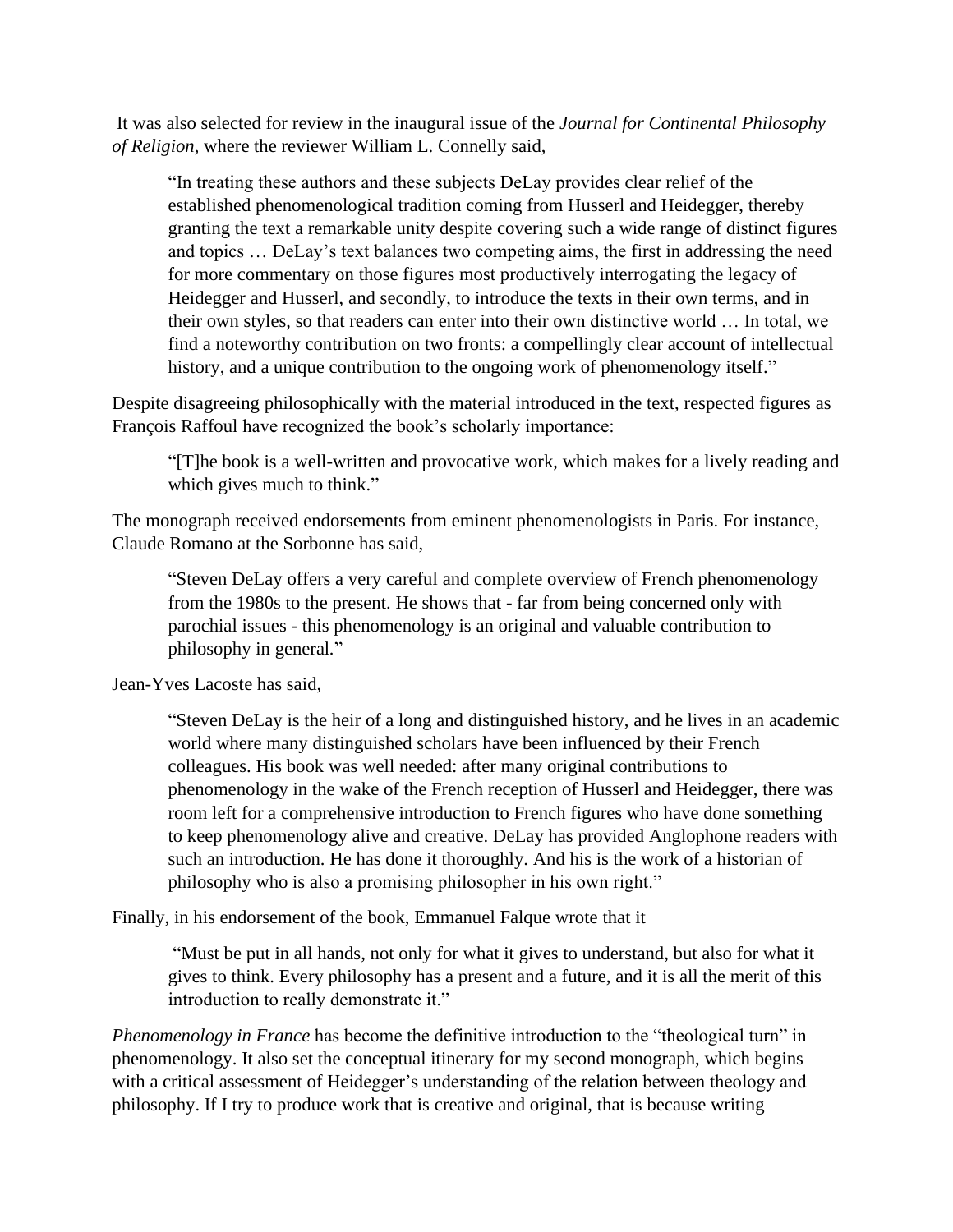*Phenomenology in France* was a formative experience in my life as a scholar. I wrote the book without any academic appointment or any institutional funding. It was simply a labor of love. In writing it, I came to embrace the meaning of philosophy as a way of life, and it is a book that I think has earned the respect of the thinkers in France whom it covers. Being entrusted to write it was a great honor, and something that taught me to be judicious and sensitive when reading the work of others. Currently, it is being translated into Turkish and Chinese.

I am now aiming to reach a wider philosophical audience, with work that is accessible to general readers. To that end, my third monograph, *In the Spirit* articulates an existence of faith in Christ. With attention to the Bible and works of art (Caravaggio, Doré, Pissarro, Poussin, Rembrandt, and Rodin), it explores the depths of the human experience, offering a descriptive account of our personal encounter with God. A contribution to the longstanding tradition of edifying Christian works, it extols the glory of being human in light of God's word.

# Ryan S. Kemp has said,

"As much a work of philosophy and theology as art-criticism, *In the Spirit* invites the reader into an exercise of searing attention, where pressing topics of life and faith are considered with a sophistication, creativity, and seriousness that is truly invigorating. DeLay's unique voice and uncompromising vision herald an author who looks to make an original and lasting impact on discussions of religion and spirituality. This beautiful book is an awakening."

# *Publishers Weekly* has said,

"This dense treatise by DeLay puts scripture in conversation with classic works of art to address fundamental questions of faith and existence. DeLay's interpretations of works by such artists as Doré, Pissarro, Poussin, and Rodin are original and insightful. This dynamic volume will make a thought-provoking addition to scholarly collections."

Further developing the phenomenology of faith begun in *In the Spirit*, *Faint Not* articulates how the existence lived before God—one of hope, faith, and love—is the life which transfigures temporality in light of eternity, the life, in short, which accordingly perseveres to the end, to that of eternal life. It will appear this year with Wipf & Stock.

# Of *Faint Not*, Jean-Yves Lacoste has said,

"Already a noted historian of philosophy, Steven DeLay is enough of a Kierkegaardian to publish genuinely 'edifying' texts. This is an achievement many readers will notice and praise. I am proud to have been one of the first to read *Faint Not* and enjoy it. I am some sort of a Kierkegaardian myself!"

#### George Pattison has said,

"Steven DeLay is an unapologetic exponent of the theological turn in phenomenology, but here he writes in more direct layman's terms about how the contradictions and frustrations of the human condition point us towards the life of faith. These twelve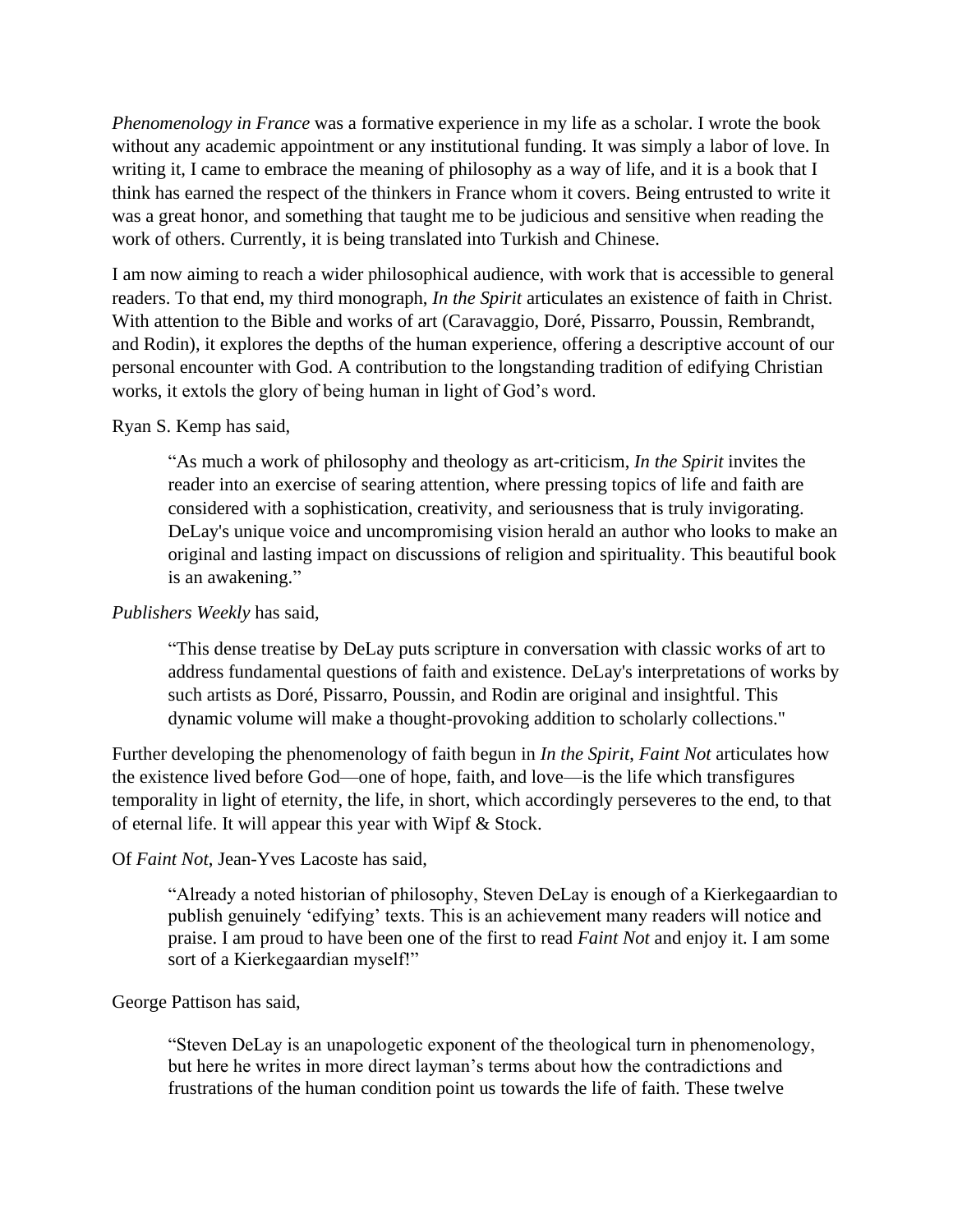meditations show how the promise of eternal life provides a basis on which to affirm the value, dignity, and meaning of human life."

The next academic monograph I will be writing, *Synergy: A Deconstruction of the Myth of Original Sin*, will provide a critical analysis of the Augustinian inheritance of theology and philosophy.

*Synergy* will provide the theological background for a related work, *Conscience: A Philosophical History*, that will show how the programs of German Enlightenment and Idealism and phenomenology, as well as Nietzsche and Freud, contributed crucially to the formation of the concept of conscience, and how the revisionist understanding of conscience—as represented by Marx's, Nietzsche's, and Freud's "school of suspicion" —came to be.

A 2021 article that explores the spiritual senses vis-à-vis Heidegger and Locke, "The Heart Senses," appeared in translation in Issue 66 of *Sabah Ülkesi*, a Turkish culture magazine published in Germany that has published contributions from Hans Belting, Peter Burke, Seyyed Hossein Nasr, William Chittick, Graham Harman, Peter Adamson, Frank Griffel, François Raffoul, Catherine Malabou, Rémi Brague, Françoise Dastur, Graham Priest, Daniel Heller-Roazen, John Milbank, Terry Pinkard, Jean Grondin, Nader al-Bizri, Rudiger Safranski, Abdelfattah Kilito, Markus Gabriel, Hans Ulrich Gumbrecht, Wolfgang Schivelbusch, Carlo Ginzburg, Jacob Rogozinski, Renaud Barbaras, Michael Taussig, Donatella Di Cesare, and Richard Kearney, and Dan Zahavi.

A 2020 article, "Being Oneself: Self-Consciousness in Husserl and Henry," appeared in a special issue on Husserl in *Philosophy Kitchen.* It also has appeared in Issue 63 of *Sabah Ülkesi*. The article provides an accessible overview of the phenomenological tradition's handling of the question of self-consciousness starting with Jean-Paul Sartre and the subsequent dispute between Michel Henry and Edmund Husserl. In so doing, I show that Dan Zahavi's reading of Henry's objection to Husserl, while correct so far as it goes, does not address the deepest source of disagreement between Henry and Husserl—the problem is how to interpret the facticity of consciousness. Henry takes things in an explicitly theological direction, whereas in the texts under consideration, Husserl does not (though I know he makes room for God in some of his later manuscripts). Accessible to a wide audience, including both specialists (as in the *Philosophy Kitchen* Husserl special issue) and general readers (as in the *Sabah Ülkesi*  consciousness issue), this piece is characteristic of my work's style. The fact that the editor commissioned the translation and readers of the publication know of my work was for me as a writer a significant milestone: I write purely for the love of writing and the hope that readers will take something of value from the work, so it was encouraging to know that my work has been reaching people.

A 2019 article, "The Vanity of Authenticity," published in *Sophia* originated from doctoral material I wrote while at Oxford. It brings the work of Jean-Luc Marion into direct dialogue with the Anglophone secondary literature on Husserl and Heidegger, showing how scholars working on both French and German figures have common philosophical ground that remains to be explored. To me, this piece is important from an institutional perspective, because I think it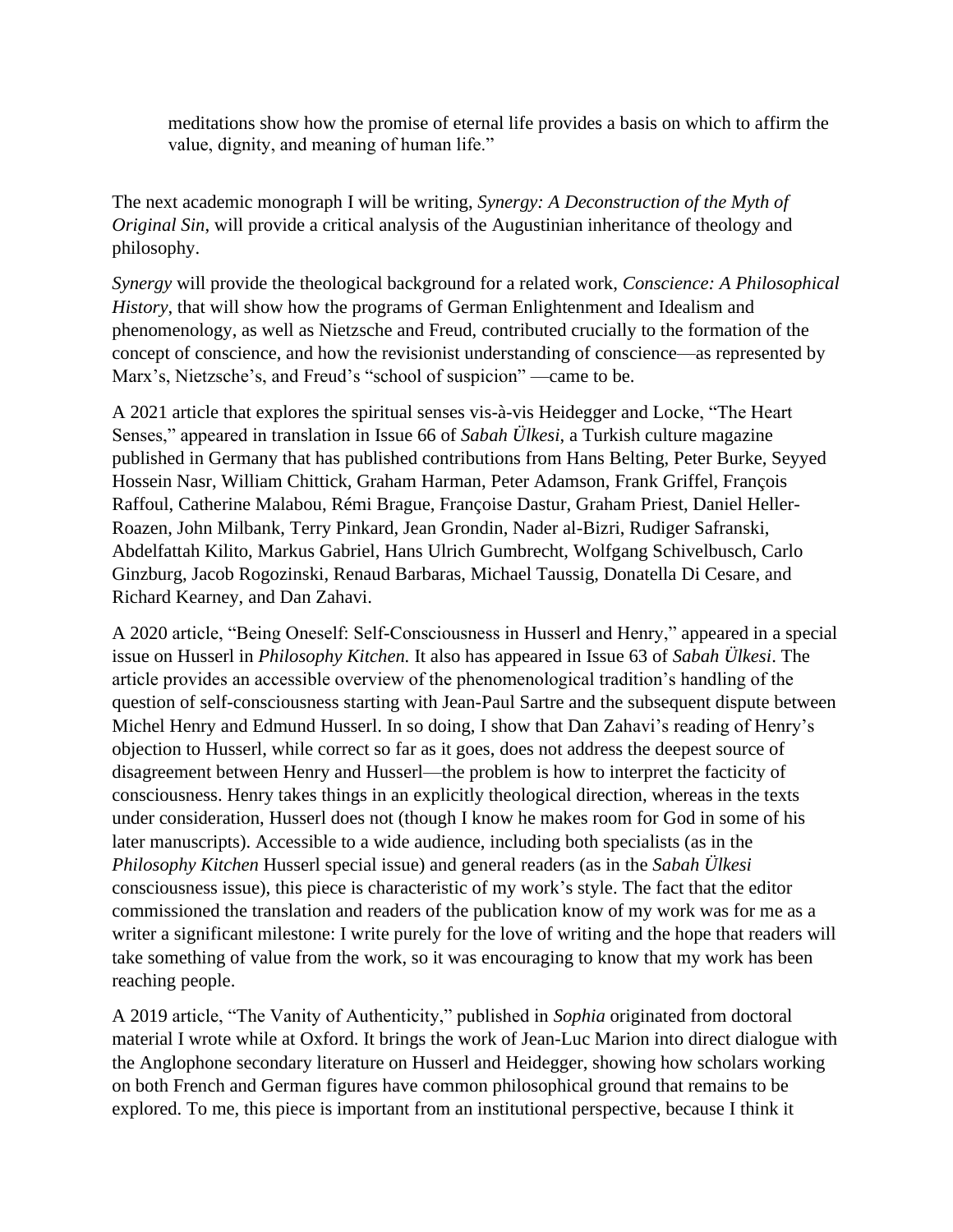shows a way forward beyond the traditional territory wars marking international phenomenology research. My hope is that those who read it will be led to move forward in a spirit of collaboration and cooperation, rather than defensiveness and hostility. There are signs that will be the case. Currently, for example, a response paper entitled "Heidegger, Marion, and the theological turn: 'The Vanity of Authenticity' and the answer to nihilism" is forthcoming in *Sophia*.

I am editing a philosophical volume on the work of American film director Terrence Malick. With twenty contributors, *Life above the Clouds: Philosophy in the Films of Terrence Malick* (SUNY Press, 2022) will be an excellent resource for students and scholars in aesthetics, ethics, political philosophy, philosophy of religion, philosophy of film, phenomenology, and existentialism. It will also be useful to those in related fields such as theology, film studies, art criticism, and cultural studies. I have never written on the philosophy of film, so this is new territory for me, but I love learning new things, and so this project is one I am finding exhilarating, and something that is stirring me to learn as much as possible and to expand my intellectual horizons.

Last year, I finished editing an online series at Richard Marshall's *3:16 AM*. Entitled "Finding Meaning," the series commissioned contributors working from a variety of perspectives to reflect on what the philosophical life means to them personally. In doing so, they not only account for what personally led them to philosophy, but what philosophy itself has become today in the wake of "the death of God," the age of nihilism. A print volume titled *Finding Meaning: Philosophy in Crisis* will be appearing with Wipf & Stock in 2023.

A paper drawing on Karl Jaspers entitled "Being True" has appeared in a special issue at *Religions* on the difference between spirituality and religion. I've also completed work on a number of other articles and essays due to appear. First, "Methodological Atheism Considered," a piece which addresses popular objections to the so-called "theological turn," is under consideration at the *Journal for Continental Philosophy of Religion*. Second, a paper entitled "Lacoste on Appearing and Reduction" for a volume on the work of Jean-Yves Lacoste. Third, a paper entitled "The Word's Inexhaustibility: Jean-Louis Chrétien's *De La Fatigue"* for a volume on the work of Jean-Louis Chrétien. And finally, an essay called "Waiting on Love" for a volume on the phenomenology of love.

A three-volume novel I've completed titled *Everything* will be appearing in the fall with Wipf & Stock. Sartre and Camus held that existence is absurd, that consequently meaning is forged through the individual who must create it, a Promethean doctrine of reality which today has come to exercise a grip on us so firmly that we barely notice it, much less ever think to seriously question it. To be sure, the world is absurd. But existence as such? The novel tells the story of a knight of faith's quest for meaning. In his resulting voyage from American suburbia to the secret societies of Oxford, he encounters the ineluctable claim of eternity on the everyday. Equal part fairy tale, noir mystery, psychological thriller, and essay in existential philosophy, *Everything* shows how only love, both human and divine, renders existence intelligibly true.

Of the novel, Matthew Clemente has said,